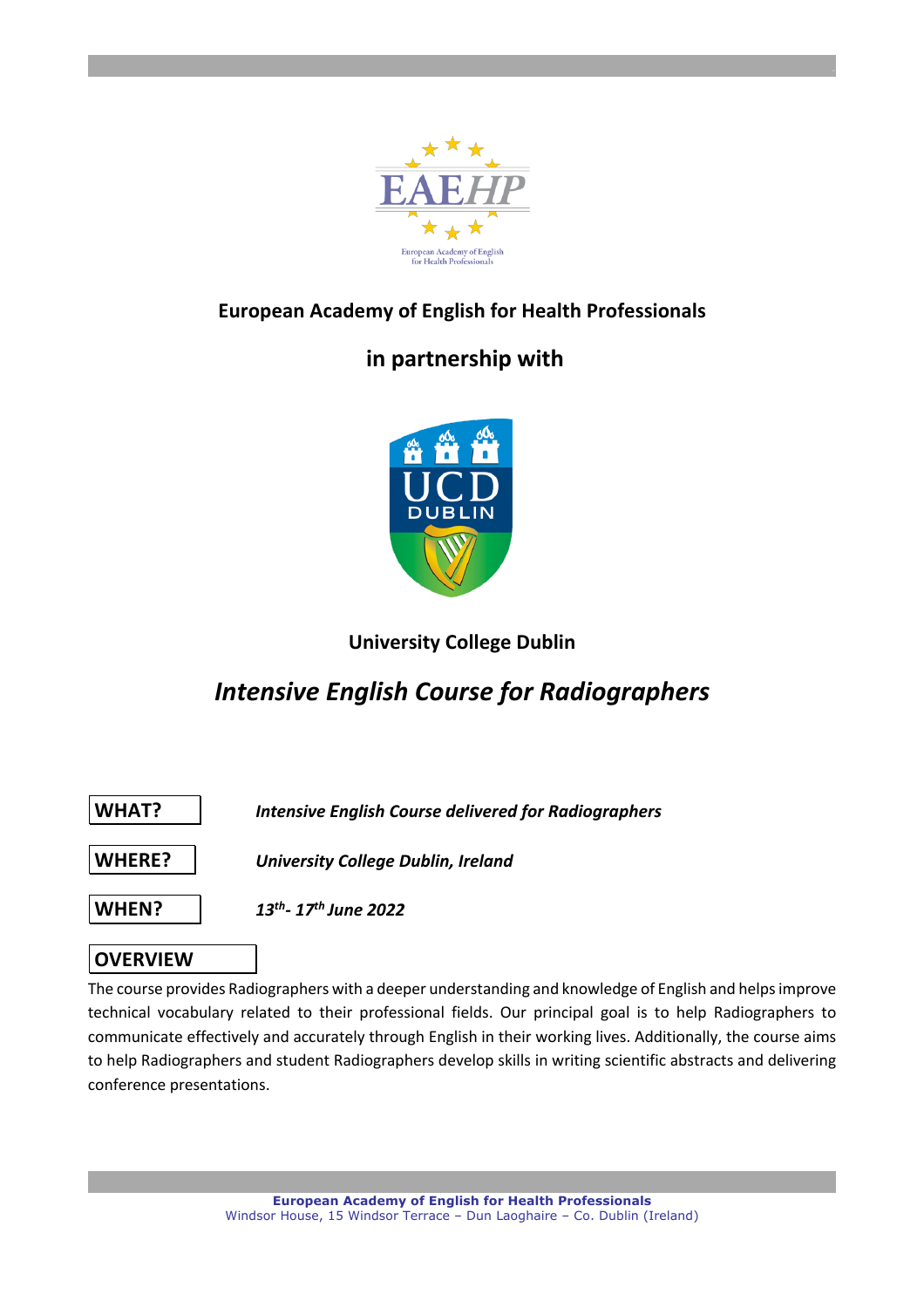### **TARGET**

The course is aimed at practicing or student radiographers who may have English-speaking patients; who wish to participate in international conferences; and who are considering submitting abstracts for conference presentations in English.

## **PRINCIPAL COURSE CONTENT**

- Medical terminology (including profession specific terminology)
- Patient communication
- Public speaking, presentation skills and preparing for conference presentation
- Interactive practical workshops with a professional focus
- Radiography 3D Virtual Reality workshop
- University Hospital tour and meeting with local Radiographers

# **OBJECTIVES**

Develop your capacity to:

- use English with confidence in the workplace
- hold conversations with international colleagues
- engage with published research related to your profession
- give presentations and actively participate in conferences
- use technical vocabulary specific to your field

## **APPROACH**

This intensive course is highly interactive. You will develop specific language areas through small group activities, role play and by using medical equipment specific to your profession. Classes are student focused and will have a maximum of 15 participants per professional group. Our English language services are designed to meet the needs of our customers, and are delivered by a healthcare professional in an equivalent role.

### **COURSE FEES**

The cost includes all classes, interactive lessons, and hands-on practical sessions.

| Radiographers course fee:                                | 800.00 € |
|----------------------------------------------------------|----------|
| Radiographers course fee (for students and unemployed*): | 550.00€  |

## **ACCOMMODATION**

The following accommodation options are available (breakfast is included):

*June, Sunday 12th – Saturday 18th*

Accommodation with selected host families: 250 €

*All subject to availability and early bookings are recommended.*

*\* The EAEHP Administrative team will undertake checks as required to establish whether EAEHP students are currently undertaking undergraduate studies or on their employment status. Any false declarations with regard to registration categories listed above will result in certificates of completion being withheld and a request for the fee balance to be paid.*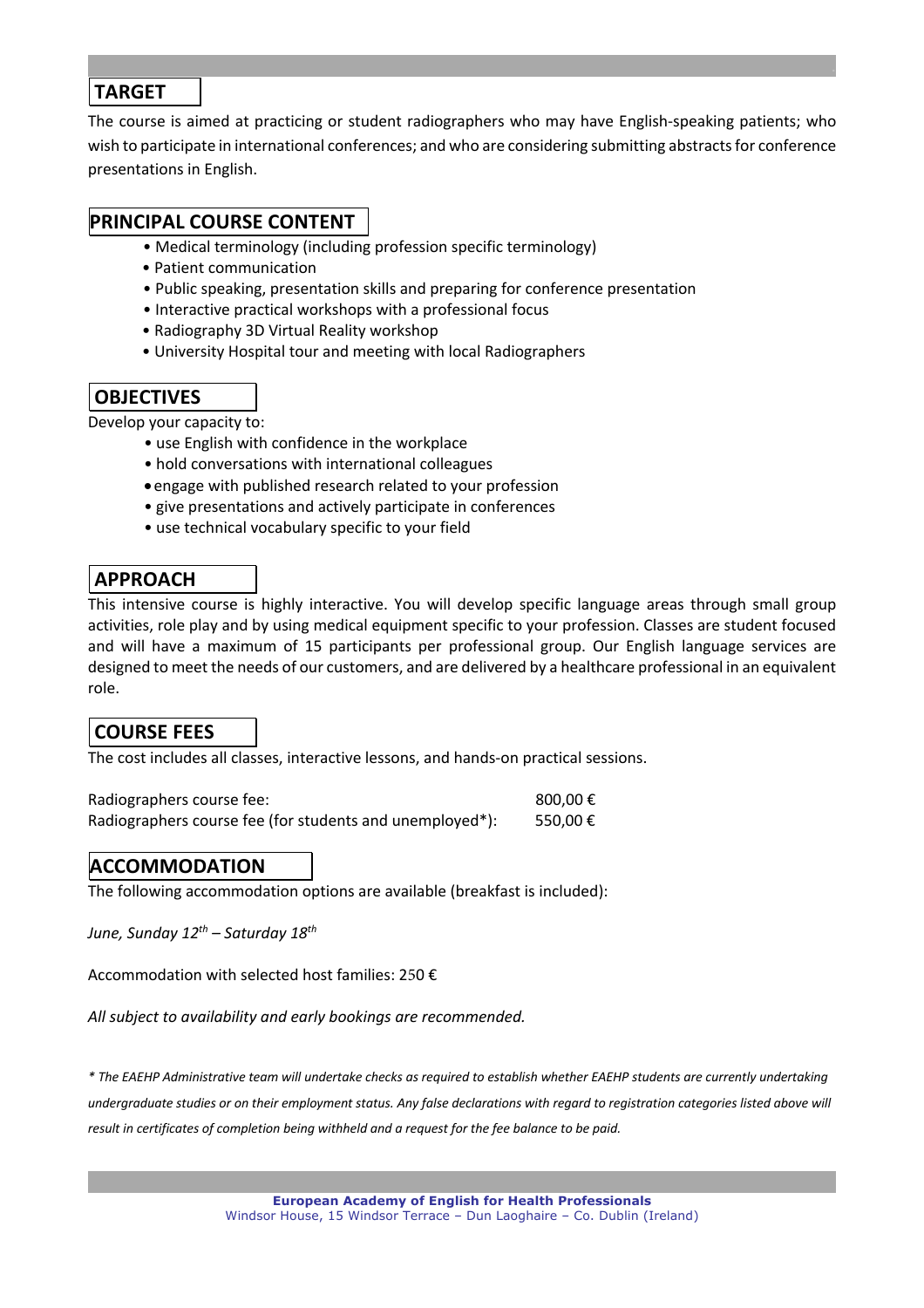# **CONTACT US**

**Would you like to learn more?** 

We are available by e-mail: info@eaehp.org or by telephone on +39 333 5712019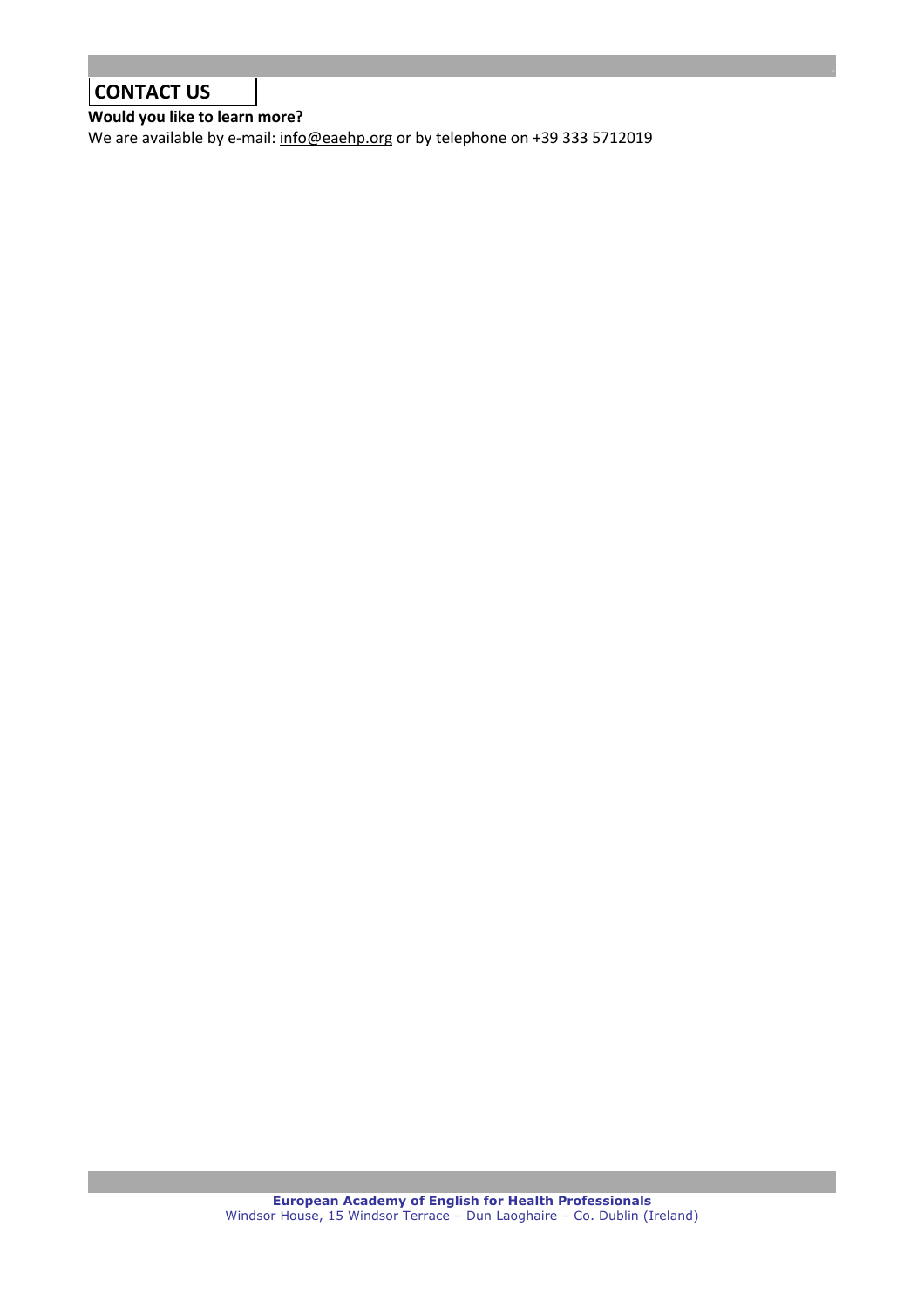### **APPLICATION FORM**

### *Intensive English Courses for Radiographers – University College Dublin 13th – 17th June 2022 Course codes: Radiographers: IUR122 Deadline for application: Monday 16th May 2022*

### **Please fill in and send to info@eaehp.org**

| Profession: Radiographer                                                                                                                                                                                                                                                                         |
|--------------------------------------------------------------------------------------------------------------------------------------------------------------------------------------------------------------------------------------------------------------------------------------------------|
| Qualification: employed  <br>student<br>unemployed                                                                                                                                                                                                                                               |
| Place of work: The contract of the contract of work:                                                                                                                                                                                                                                             |
| Accommodation required?   YES<br>NO.                                                                                                                                                                                                                                                             |
| Any additional information:                                                                                                                                                                                                                                                                      |
|                                                                                                                                                                                                                                                                                                  |
| Place and date<br>Signature                                                                                                                                                                                                                                                                      |
| <b>PAYMENT</b><br>Please send an International Transfer to European Academy of English for Health Professionals:<br>Bank AIB - Swift Code: AIBKIE2D - IBAN: IE80AIBK93015627136068<br>IMPORTANT: PLEASE MAKE SURE TO INCLUDE THE NAME OF THE STUDENT IN THE "REASON FOR<br><b>PAYMENT" FIELD</b> |

**A deposit of €250 is required following submission of the Application Form. Balance to be paid by May 16th, 2022**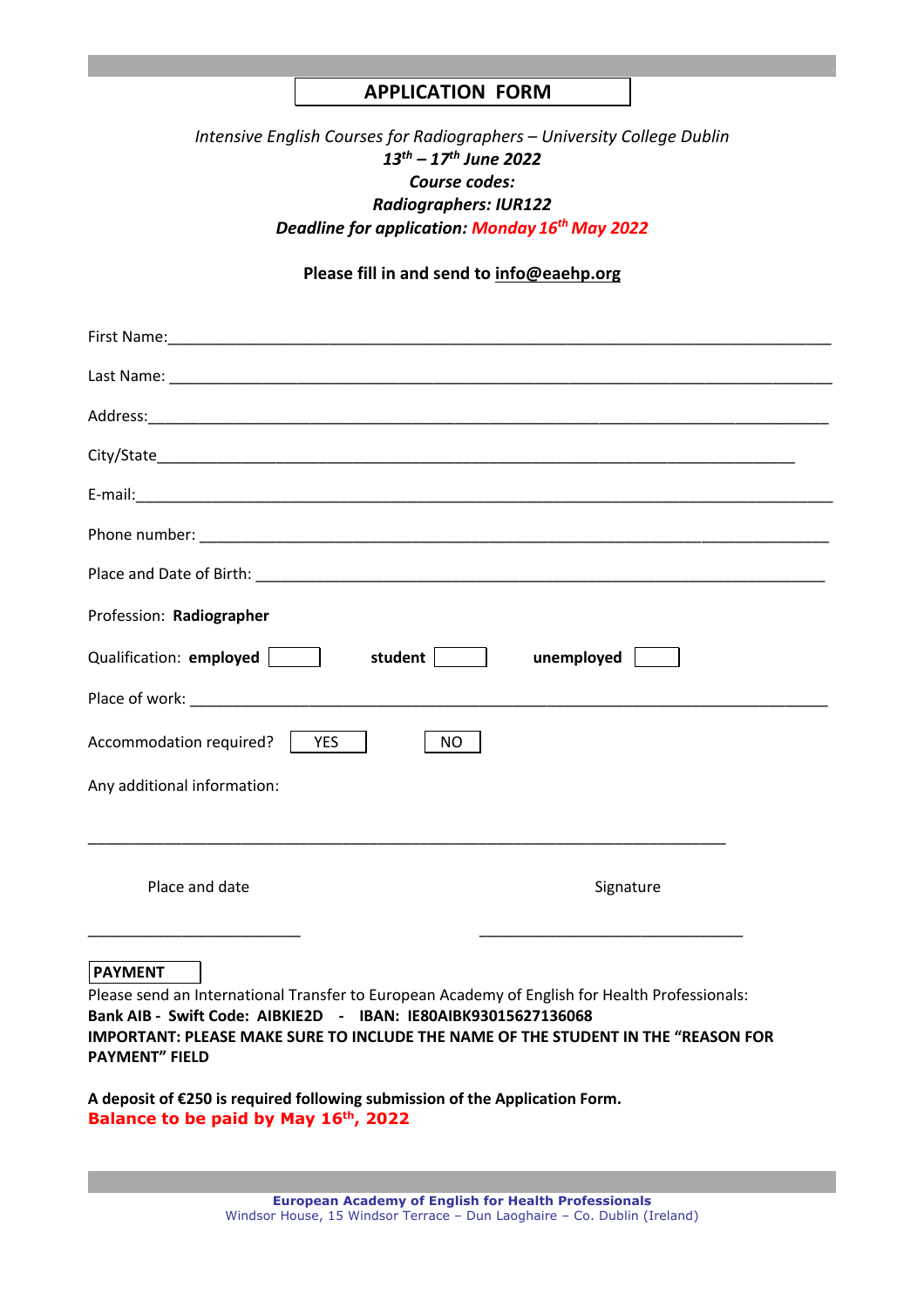#### **Professional English Language Courses for Radiographers**

#### **Course content themes:**

- *1. Technical language for Radiographers and Physiotherapists;*
- *2. Communication with patients in English;*
- *3. Preparing for conference presentations.*

#### **Technical language for Radiographers:**

Dedicated sessions will be provided which will cover the key terminology used in general radiography and imaging specialities such as CT, MRI and Nuclear Medicine. Moreover, we deliver sessions about radiotherapy, the radiography profession in Europe and radiation safety regulations. There will also be a radiographic image viewing sessions focusing on image critique, 3D Virtual Reality Radiography, radiographic anatomy and pathology. A published peer-reviewed journal article will be reviewed in order to familiarise participants with the language used. A glossary of key terminology used will be provided for all participants along with associated activities.

#### **Communication with patients in English**:

Separate practical role-play scenarios for radiographers and physiotherapists will be conducted in the clinical skills laboratories at the University of Malta. Participants will interact, discuss and formulate questions that are directed at patients, use terminology related to the associated area of expertise, how best to explain something to patients, and use terminology related to equipment specific for radiography and physiotherapy.

#### **Preparing for conference presentations**:

This will start with the first stage of presenting at a scientific conference i.e. submission of an abstract. A scientific abstract related to your area of expertise will be reviewed and discussed in small groups and a presentation delivered on this topic followed by questions and answers. Presentation skills will be covered throughout the course through sessions exploring presentation structure, useful phrases, and linking sections. Sample videos of good and bad scientific presentations will be reviewed in class. Participants will be required to give an informal initial presentation followed by a short, formal scientific presentation at the end of the course.